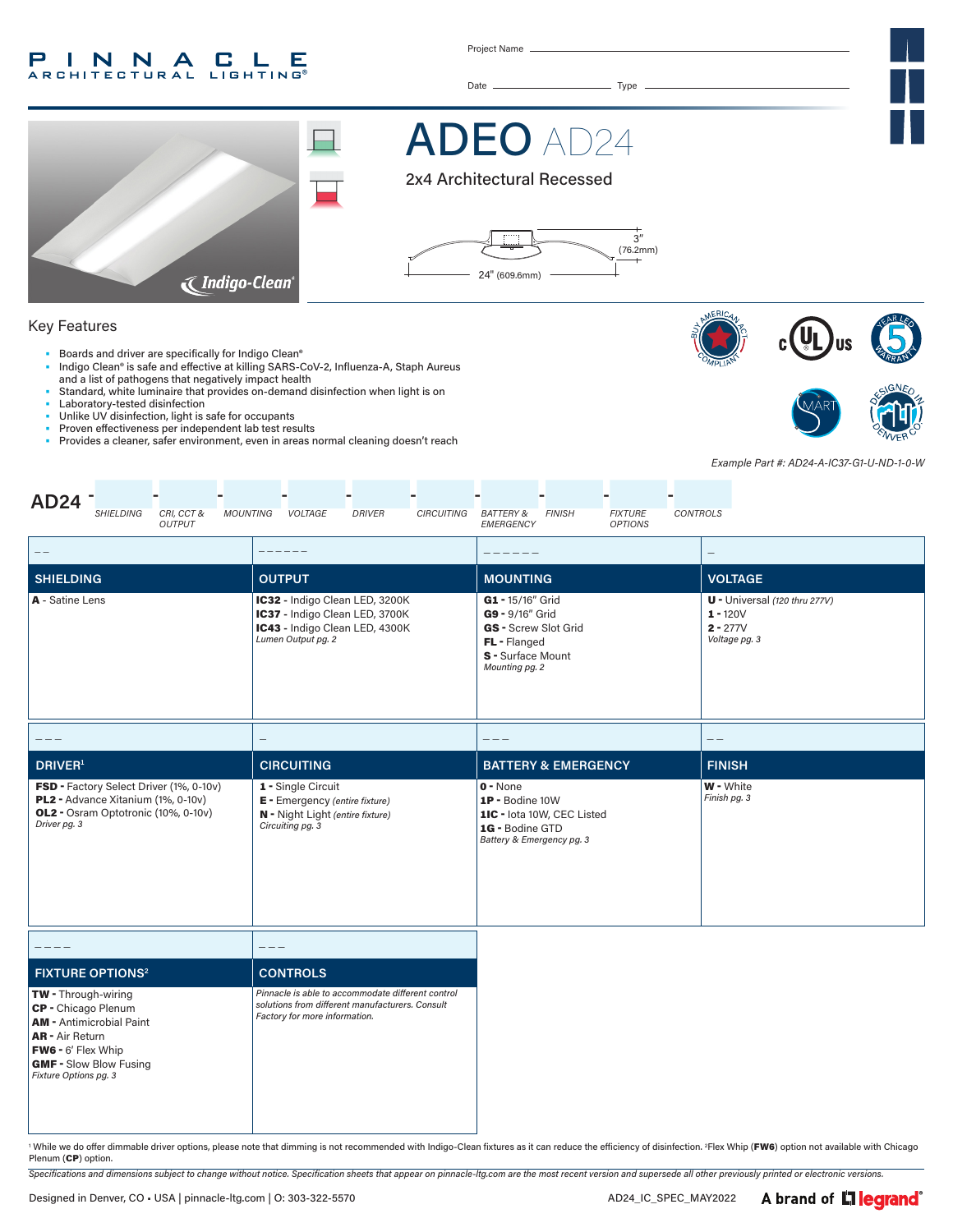ADEO AD24 Architectural Recessed



## **Output**

• 80 CRI R9 ≥ 23

| <b>Indigo Clean LED</b> |       |       |                    |      |  |  |
|-------------------------|-------|-------|--------------------|------|--|--|
|                         | Color | Watts | Shielding          |      |  |  |
|                         |       |       | A                  |      |  |  |
|                         |       |       | <b>Satine Lens</b> |      |  |  |
|                         |       |       | Lumens             | LPW  |  |  |
| <b>IC32</b>             | 3200K | 60.2  | 5410               | 89.9 |  |  |
| <b>IC37</b>             | 3700K | 60.2  | 5549               | 92.2 |  |  |
| <b>IC43</b>             | 4300K | 60.2  | 5631               | 93.5 |  |  |

# **Mounting**

- Designed to install into acoustical grid and inaccessible ceilings
- Grid retention clips integral to housing and require mechanical attachment<br>• Tie off fixture to structure with retention wires Tie off fixture to structure with retention wires
- Maximum fixture weight is 28 lbs Surface Mount Box adds 10 lbs
- Refer to installation instructions during installation at the job site<br>• Approved for dry/damp location unless otherwise noted
- Approved for dry/damp location unless otherwise noted

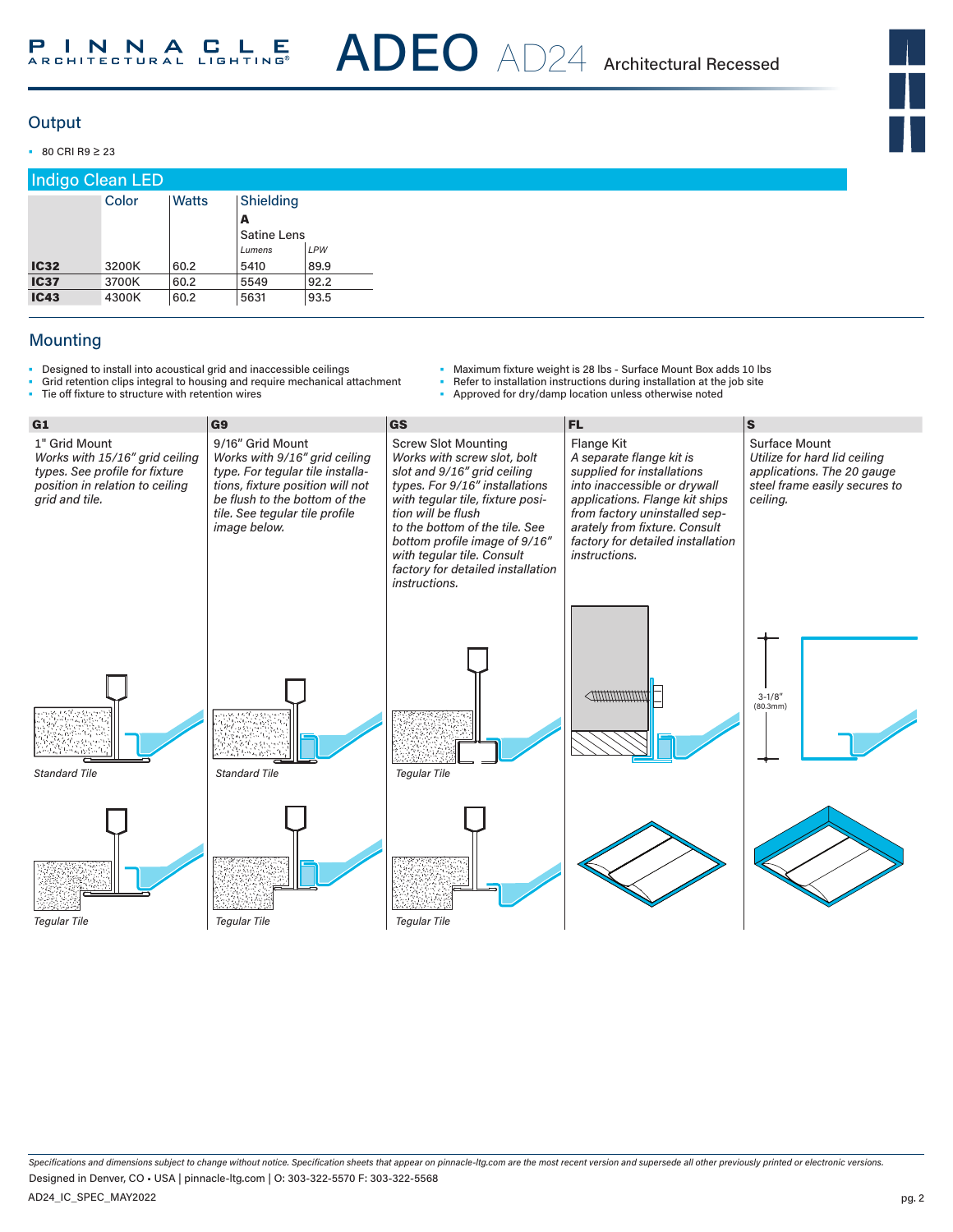

### **Voltage**

• Some ADEO configurations will not accommodate all voltage options; consult with factory

| π  | Universal |
|----|-----------|
|    | 120 volt  |
| ×, | 277 volt  |

#### **Driver**

- Driver Lifetime: 50,000 hours at 25°C ambient operating conditions
	- For more Driver options, see Pinnacle Resource Guide

• Some ADEO configurations will not accommodate all driver options; consult with factory

| 0-10V Drivers   |                                 |
|-----------------|---------------------------------|
| <b>FSD</b>      | Factory Select Driver 1%, 0-10v |
| PL <sub>2</sub> | Advance Xitanium, 1%, 0-10y     |
| OL <sub>2</sub> | Osram Optotronic, 10%, 0-10y    |

#### **Circuiting**

- Select fixture circuiting from options below
- Some ADEO configurations will not accommodate all circuiting options; consult with factory

| Single Circuit                |
|-------------------------------|
| <b>Emergency Circuit only</b> |
| Night Light Circuit only      |

#### Battery & Emergency

- Select battery or emergency options if required
- Battery duration is 90 minutes

| 0   | No Battery                                                  |
|-----|-------------------------------------------------------------|
| 11C | lota 10w Integral                                           |
| 1P  | Bodine 10w Integral                                         |
| FSG | Factory Select Automatic Load Control Relay (ALCR)          |
| GI  | Emergency Transfer Switch (ETS) DR Emergency Control Device |
| GB  | Bodine GTD, Generator Transfer Device                       |

• Test button is integral to fixture

• For more Battery options, see Pinnacle Resource Guide

| <b>For Approximate Battery Lumen Output</b>                   |  |
|---------------------------------------------------------------|--|
| • Multiply battery wattage X fixture LPW shown on Lumen Table |  |
| $\cdot$ 10 (watts) x 92.3 (LPW) = 923 battery lumen output    |  |
|                                                               |  |

# Battery & Emergency Ordering Examples

- Single circuit, 10w integral battery **Ordering Code: 1-1P**
- Emergency circuit only, 10w integral battery Ordering Code: E-1P

#### Finish

• Powder-coat white painted finish on exposed trim

```
W White
```
#### Fixture Options

• Additional options to enhance the fixture and finish of the product

| <b>TW</b>                | Through-Wiring                 |
|--------------------------|--------------------------------|
| $\overline{\mathbf{CP}}$ | Chicago Plenum                 |
| <b>AM</b>                | Antimicrobial Paint            |
| <b>AR</b>                | Air Return                     |
| <b>FW6</b>               | Flex Whip 6'                   |
| <b>GMF</b>               | <b>Internal Slow Blow Fuse</b> |

# **Controls**

• Pinnacle is able to accommodate different control solutions from different manufacturers. Consult Factory for more information.

*Specifications and dimensions subject to change without notice. Specification sheets that appear on pinnacle-ltg.com are the most recent version and supersede all other previously printed or electronic versions.* AD24\_IC\_SPEC\_MAY2022 Designed in Denver, CO • USA | pinnacle-ltg.com | O: 303-322-5570 F: 303-322-5568